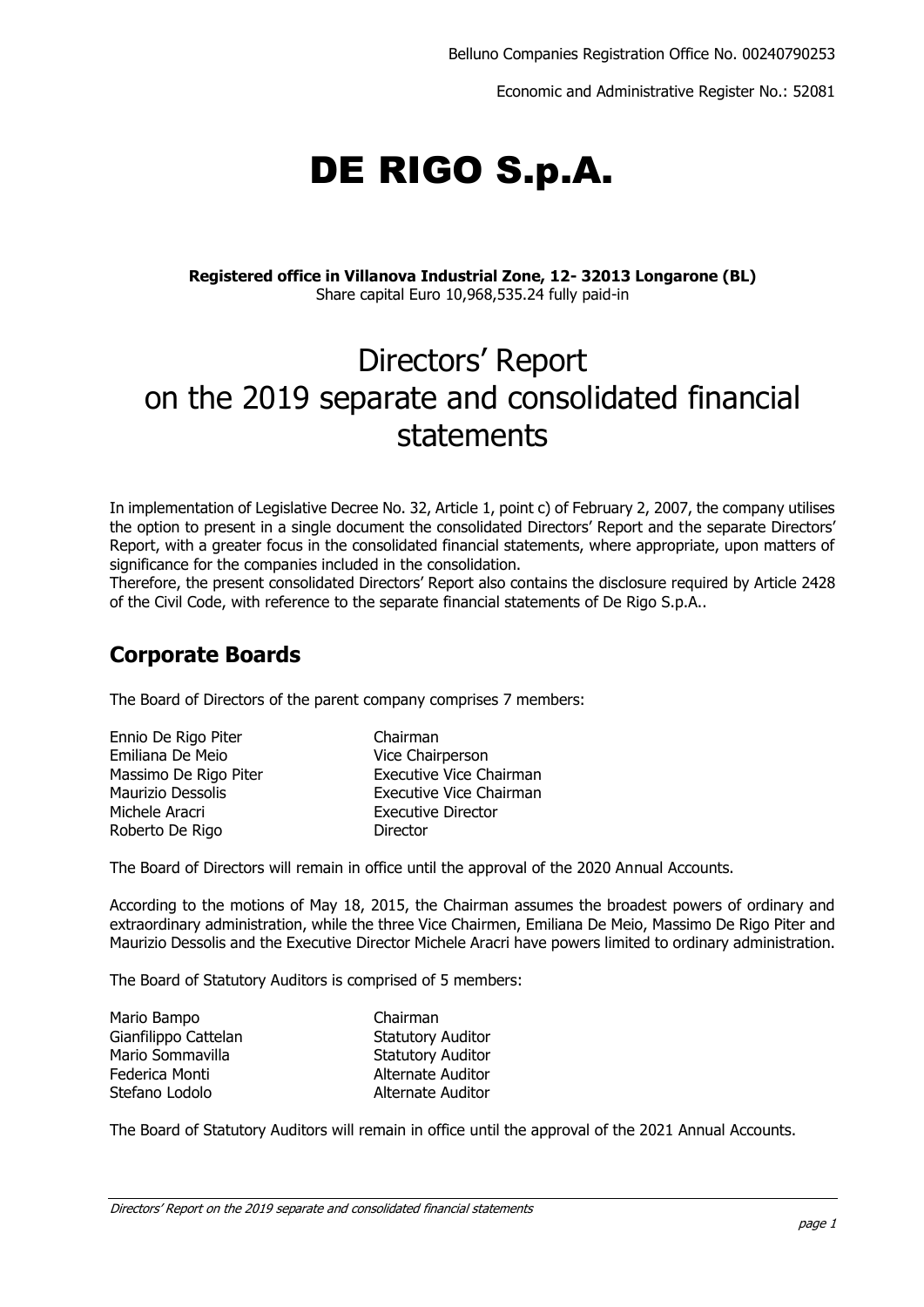# **Group operating structure**



# **Shareholders**

At December 31, 2019, the share ownership of De Rigo S.p.A. is composed by:

| De Rigo Holding S.r.l. | 96.889% |
|------------------------|---------|
| Ennio De Rigo Piter    | 1.922%  |
| Roberto De Rigo        | 0.474%  |
| Giorgio De Rigo Piter  | 0.474%  |
| Others                 | 0.241%  |

At December 31, 2019, De Rigo S.p.A. securities comprised only ordinary shares not listed on an official market.

At the reporting date, De Rigo S.p.A. does not hold treasury shares. The subsidiaries do not directly or indirectly hold shares of the parent company.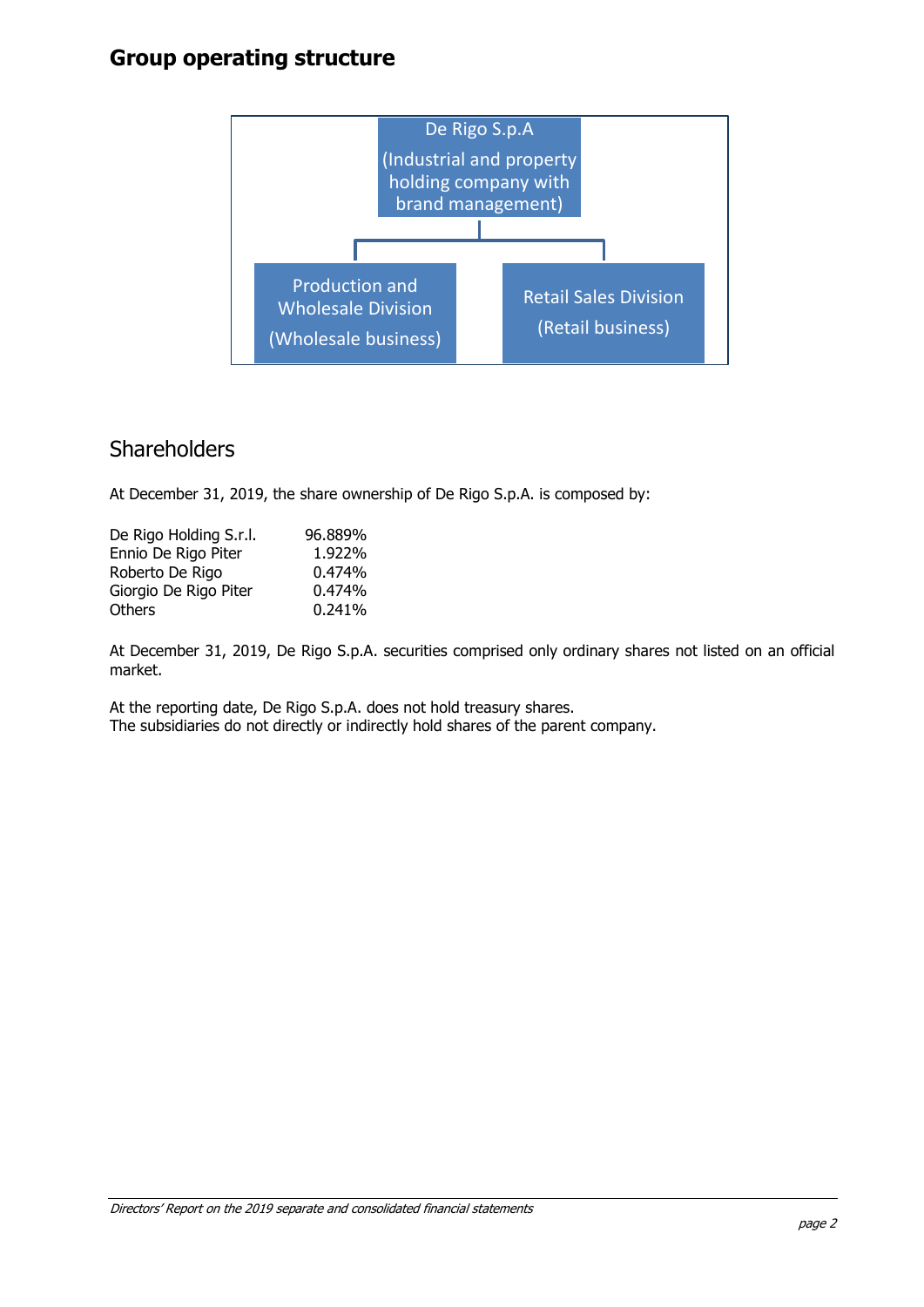# **Operating conditions and developments**

#### Dear Shareholders,

The reorganisation and development of the two Group businesses took place amid the unforeseen events which impacted the income statement for the year.

The Wholesale division completed the organisation of its general product range, significantly reducing the size of the collections, with a consequent extraordinary write-down of excess inventory. In the same period, the emergence of major financial difficulties for some of the larger customers resulted in the writedown of the related receivables, with a further impact on the income statement.

In the Retail Division, General Optica continues its growth, thanks to sustained positive momentum of local economy and by major investment in new sales points and the promotional campaigns undertaken in the year. The organisational changes at the lens supplier and service provider to which the company's supplies had been outsourced acted however as a drag on these major growth drivers. The extended disruption to services was partly offset by a series of initiatives taken to protect the customer base.

2019 saw contained growth for the Turkish chain De Rigo Opmar. Although sales again rose, margins contracted due to the continued weakening of the local currency.

# **Group overview**

### **Group consolidated income statement**

As reported below in the reclassified Income Statement, consolidated revenues grew 4% to Euro 446 million (from Euro 428.8 million in 2018). At like-for-like exchange rates, Group revenues were up 3.5% on 2018.

Wholesale division revenues increased 1.3% to Euro 254.6 million, from Euro 251.3 million in 2018. At like-for-like exchange rates, revenues were substantially in line with 2018.

Retail division revenues grew 5.9% to Euro 203.6 million, from Euro 192.3 million in 2018, thanks to sales growth delivered by General Optica and the Turkish retail chain.

EBITDA, calculated as the operating profit before amortisation and depreciation, decreased 39% to Euro 14.3 million, from Euro 23.4 million in 2018, with a 3.1% revenue margin. The contraction in the operating profit was mainly due to the considerable obsolescence write-downs on Group inventories and cases arising as a result of the insolvency of some of the major customers in the UAE and Korea.

EBIT before the pension fund deficit accrual decreased to a loss of Euro 2.6 million, from a profit of Euro 6.4 million in 2018, and reported a -0.6% revenue margin (1.5% in the previous year).

The operating costs of the UK pension fund were substantially in line with the previous year, decreasing from Euro 11.8 million to Euro 11.5 million.

EBIT after the pension fund deficit accrual declined, from a loss of Euro 5.5 million in 2018 to a loss of Euro 14.1 million in 2019, with a negative revenue margin of -3.2%, compared to -1.3% in the previous year.

Extraordinary and financial management resulted in net income of Euro 1.0 million, compared to a net charge of Euro 3.6 million in 2018, mainly due to the reduced proportion of interest charges, in addition to the contribution from interest income, a lesser exchange rate impact and the reduced losses of investees compared to 2018.

The net result was a loss of Euro 12.4 million, compared to a loss of Euro 13.5 million in 2018.

At December 31, 2019, the De Rigo Group reported a net cash position of Euro 54.6 million, compared to Euro 35.8 million at December 31, 2018.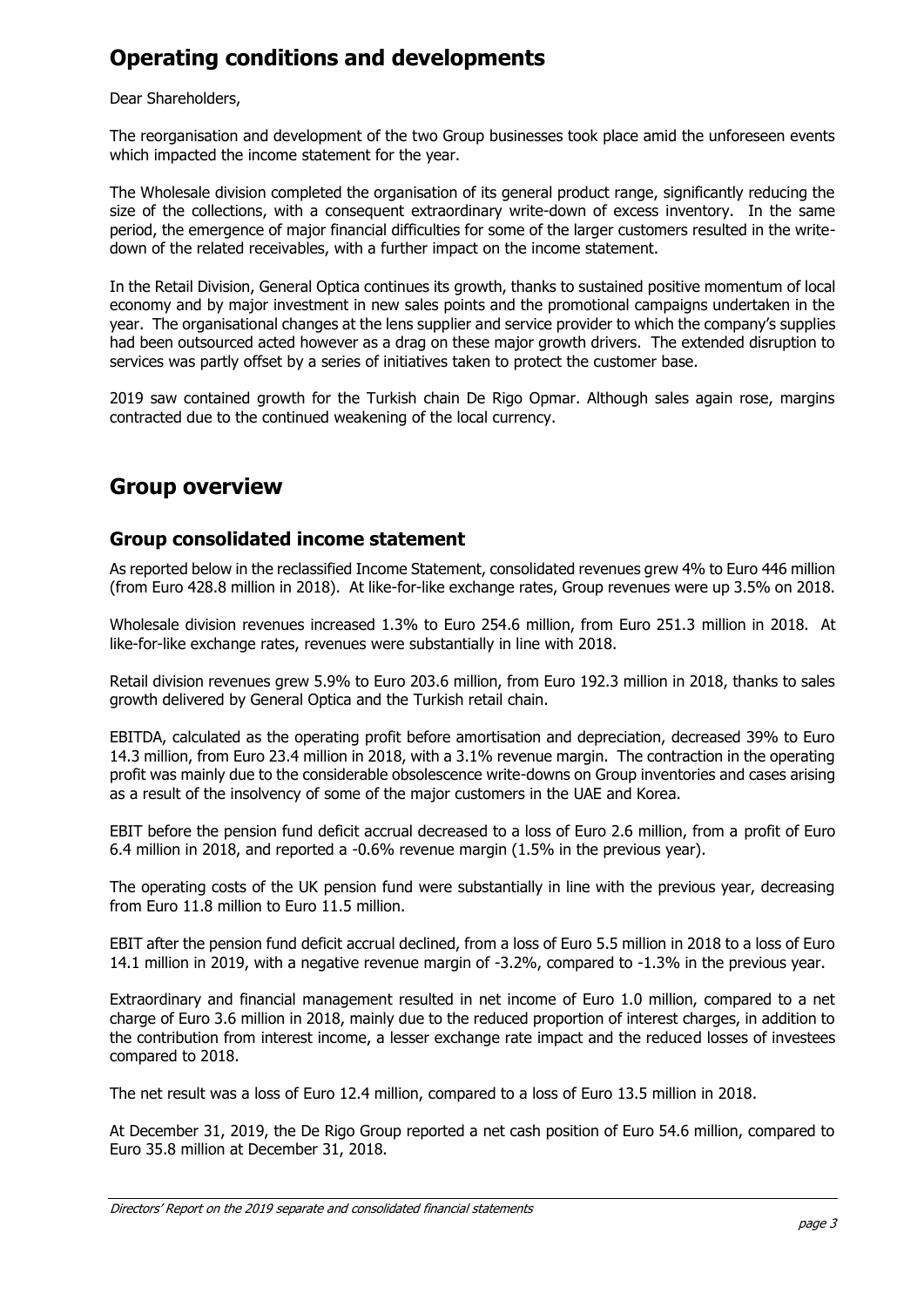The consolidated income statement reports the key operating figures (in thousands of Euro), reclassified for an improved understanding of operating events:

|                                                          | 2019                    | 2018                    | % Change             |
|----------------------------------------------------------|-------------------------|-------------------------|----------------------|
| <b>NET SALES REVENUES</b>                                | 446,014                 | 428,831                 | 4.0%                 |
| Sold product cost                                        | (192, 916)              | (184, 204)              | 4.7%                 |
| <b>GROSS PROFIT</b>                                      | 253,098                 | 244,627                 | 3.5%                 |
| Advertising & promotion costs                            | (35, 867)               | (33, 543)               | 6.9%                 |
| Sales costs<br>General & administrative costs            | (173, 586)<br>(46, 200) | (161, 566)<br>(43, 192) | 7.4%<br>7.0%         |
| <b>OPERATING COSTS</b>                                   | (255,653)               | (238, 301)              | 7.3%                 |
| <b>EBIT BEFORE PENSION FUND DEFICIT ACCRUAL</b>          | (2, 555)                | 6,326                   | $-140.4%$            |
| Pension fund deficit accrual                             | (11, 522)               | (11, 822)               | $-2.5%$              |
| <b>EBIT</b>                                              | (14, 077)               | (5, 496)                | 156.1%               |
| Interest income                                          | 1,283                   | 507                     | 153.3%               |
| Interest charges<br>Other non-operating income (charges) | (2,645)<br>2,428        | (4,034)<br>(55)         | $-34.4%$<br>-4482.6% |
| <b>OTHER REVENUES (COSTS)</b>                            | 1,066                   | (3,582)                 | $-129.8%$            |
| <b>LOSS BEFORE TAXES</b>                                 | (13, 011)               | (9,078)                 | 43.3%                |
| <b>INCOME TAXES</b>                                      | 586                     | (4, 377)                | $-113.4%$            |
| <b>NET LOSS BEFORE MINORITY INTERESTS</b>                | (12, 425)               | (13, 455)               | $-7.7%$              |
| MINORITY INTEREST SHARE                                  | 603                     | 430                     | 40.2%                |
| <b>NET LOSS</b>                                          | (11, 822)               | (13, 025)               | $-9.2%$              |

In order to more clearly present the operating result, the income statement effect of the defined benefit pension fund, whose beneficiaries at the reporting date were not employees of any Group companies, was isolated.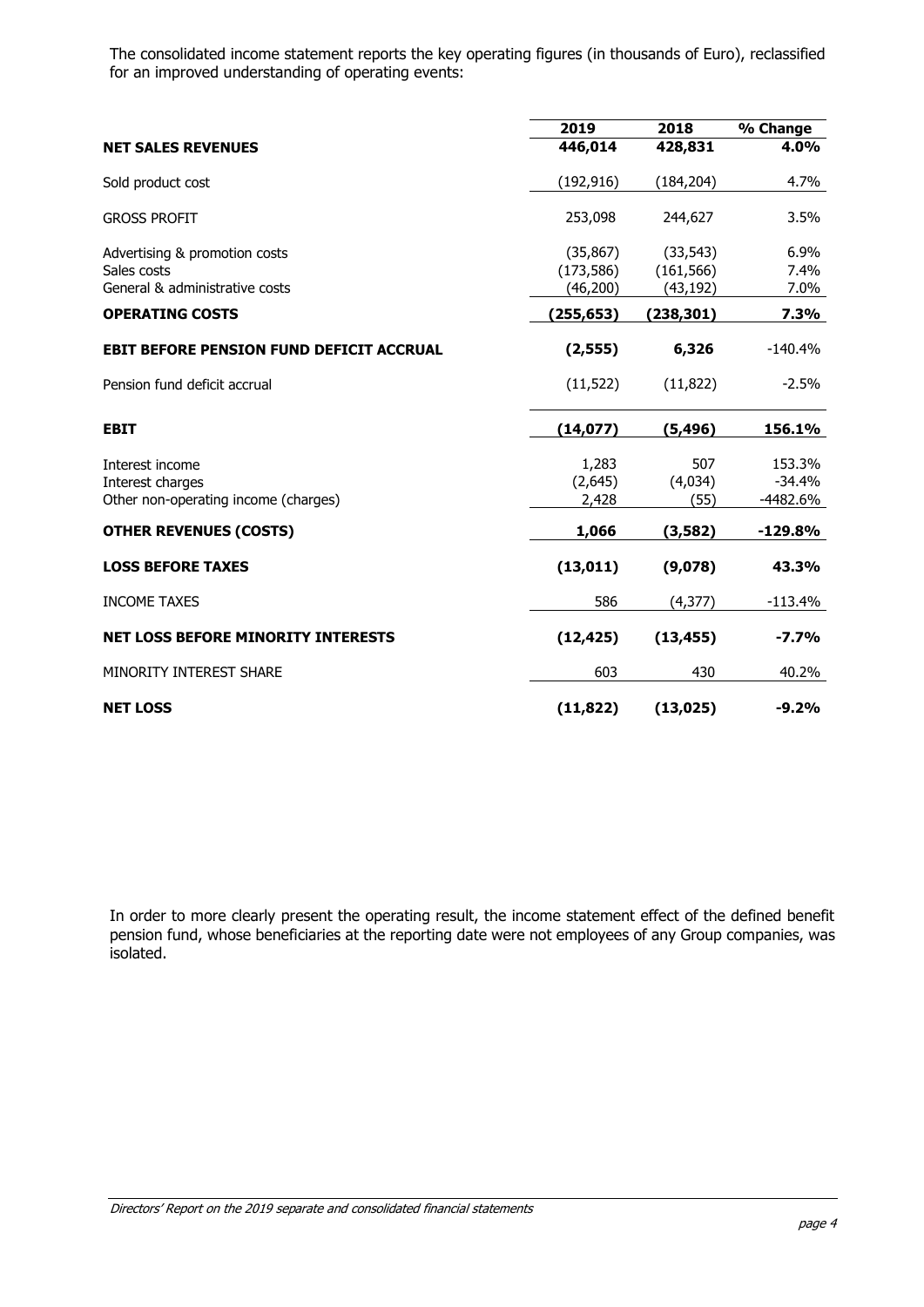## **Group consolidated revenues by region**

| Sales by region              | 2019  | 2018  | Change | Change % |
|------------------------------|-------|-------|--------|----------|
| Europe (excluding Italy)     | 329.8 | 312.2 | 17.6   | 5.6%     |
| The Americas                 | 58.3  | 53.0  | 5.3    | 10.0%    |
| Rest of the world            | 51.9  | 55.0  | (3.1)  | $-5.6%$  |
| <b>Total</b>                 | 440.0 | 420.2 | 19.7   | 4.7%     |
| Other revenues               | 6.0   | 8.5   | (2.5)  | $-29.4%$ |
| <b>Consolidated revenues</b> | 446.0 | 428.7 | 17.2   | 4.0%     |

Consolidated revenues by region are broken down as follows:

- revenues in Europe totalled Euro 329.8 million, improving 5.6%, reflecting both higher sales for the Retail and Wholesale division on the Spanish, Portuguese, French and Italian markets, in addition to the new direct distribution channel in Finland. The growth was offset by contracting sales in Turkey, also impacted by the weakening of the Turkish Lira;
- sales in the Americas rose 10% to Euro 58.3 million (Euro 53.0 million in 2018) as a result of growing revenues for the American branch;
- Rest of the World sales contracted 5.6% to Euro 51.9 million, principally due to the drop in sales in Korea and in the Middle East, despite growth on the Japanese market.

## **Consolidated Group revenues by business division**

The following table outlines the financial highlights of the two divisions in 2019 and 2018 in millions of Euro:

|                               |         | <b>REVENUES</b> | <b>PRODUCTION AND SERVICE</b> |      | <b>EBITDA</b> |           |        | <b>FUND ACCRUAL</b> | <b>EBIT BEFORE PENSION</b> |
|-------------------------------|---------|-----------------|-------------------------------|------|---------------|-----------|--------|---------------------|----------------------------|
| <b>Group Divisions</b>        | 2019    | 2018            | Change %                      | 2019 | 2018          | Change %  | 2019   | 2018                | Change %                   |
| Production and<br>wholesale   | 254.6   | 251.3           | 1.3%                          | 0.1  | 9.9           | $-98.5%$  | $-5.2$ | 3.0                 | $-273.7%$                  |
| Retail                        | 203.6   | 192.3           | 5.9%                          | 13.9 | 14.2          | $-1.9%$   | 7.4    | 9.0                 | $-17.7%$                   |
| Inter-company<br>eliminations | $-12.2$ | $-14.8$         | $-17.3%$                      | 0,3  | $-0.7$        | $-131.0%$ | $-4.8$ | $-5.6$              | $-15.9%$                   |
| Total                         | 446.0   | 428.8           | $4.0\%$                       | 14.3 | 23.4          | $-39.1%$  | $-2.6$ | 6.4                 | $-139.9%$                  |

#### **Production and wholesale**

Wholesale division revenues rose 1.3% to Euro 254.6 million, compared to Euro 251.3 million in 2018. The increase is mainly due to the improvement for the American, French and Japanese branches, in addition to growth on the Italian market. The Korean channels however saw a significant decline, as did the Wholesale division in Turkey.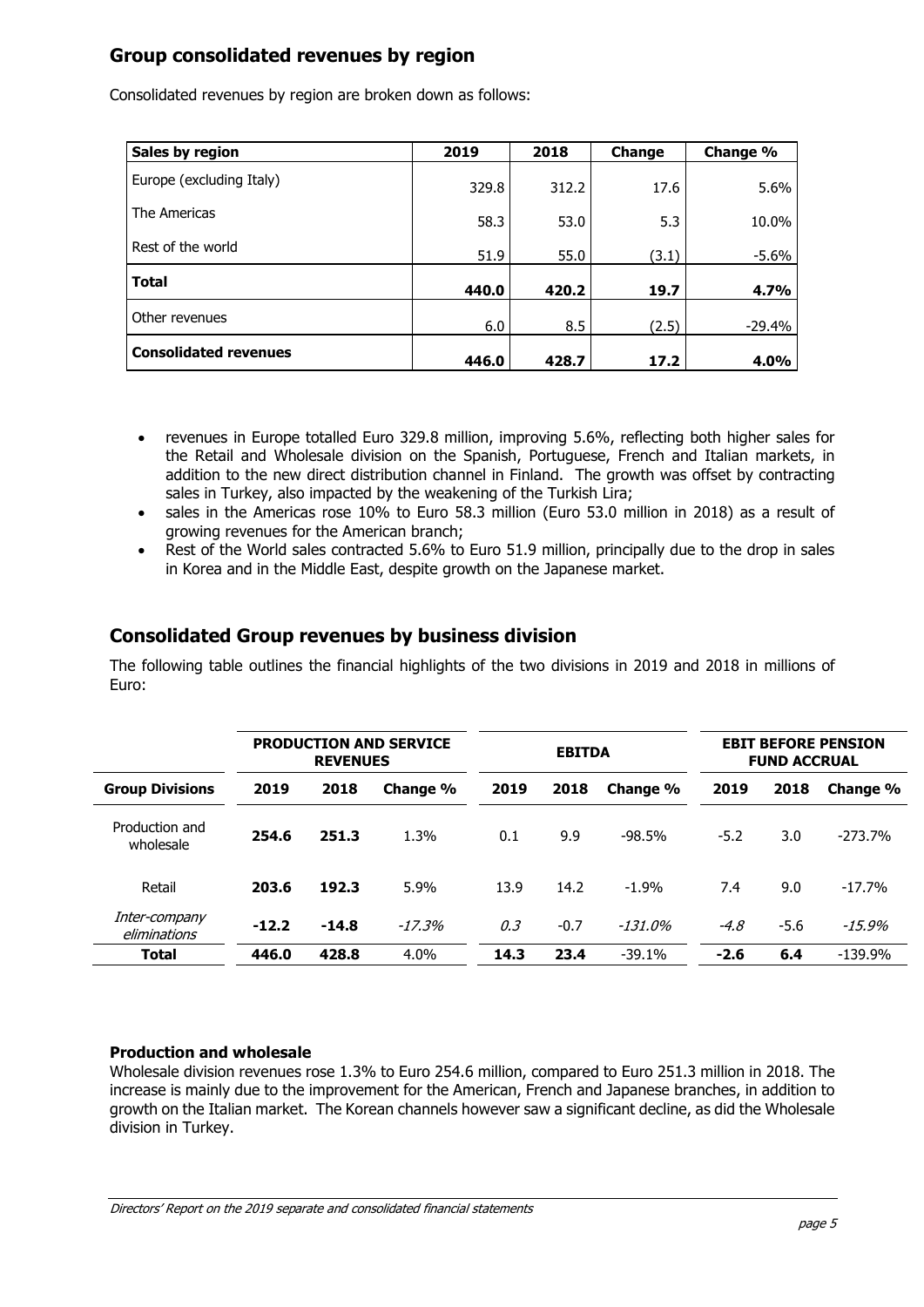#### **Retail sales**

|                            |      |      | <b>Directly owned stores</b> | <b>Stores under franchise</b> |      | <b>Total</b>  |      |      |        |
|----------------------------|------|------|------------------------------|-------------------------------|------|---------------|------|------|--------|
|                            | 2019 | 2018 | Change                       | 2019                          | 2018 | <b>Change</b> | 2019 | 2018 | Change |
| General Optica             | 222  | 217  | 5                            | 77                            | 74   | 3             | 299  | 291  | 8      |
| Opmar Optik                | 67   | 69   | $-2$                         | 0                             | 0    | 0             | 67   | 69   | $-2$   |
| <b>Boots</b><br>Opticians* | 436  | 447  | $-11$                        | 165                           | 168  | -3            | 601  | 615  | $-14$  |
| <b>Total</b>               | 725  | 733  | -8                           | 242                           | 242  | 0             | 967  | 975  | -8     |

The Group Retail network at December 31, 2019 comprised the following sales points:

The network of Group stores comprises: *General Optica*, the leading chain of opticians in the Spanish market; Mais Optica, one of the main chains in Portugal; the Opmar Optik chain, the second largest retailer in Turkey; Boots Optical Investment Holdings Limited, the second largest chain of opticians in the British market, of which the De Rigo Group holds 42% (consolidated indirectly at Equity).

Retail sales amounted to Euro 203.6 million, up 5.9% on Euro 192.3 million in 2018. At like-for-like exchange rates, Retail division revenues would have risen approx. Euro 1.5 million (+6.7% on 2018).

The re-start of sales point launches and the more focused commercial policy of the Spanish and Portuguese chain supported consolidated growth.

Opmar Optik saw its sales growth continue in 2019. However, both the difficulties on the unstable domestic market - and particularly the further weakening of the currency - heavily impacted the negative operating result.

### **Consolidated costs**

The principal operating costs reported the following movements (in thousands of Euro as per the financial statements):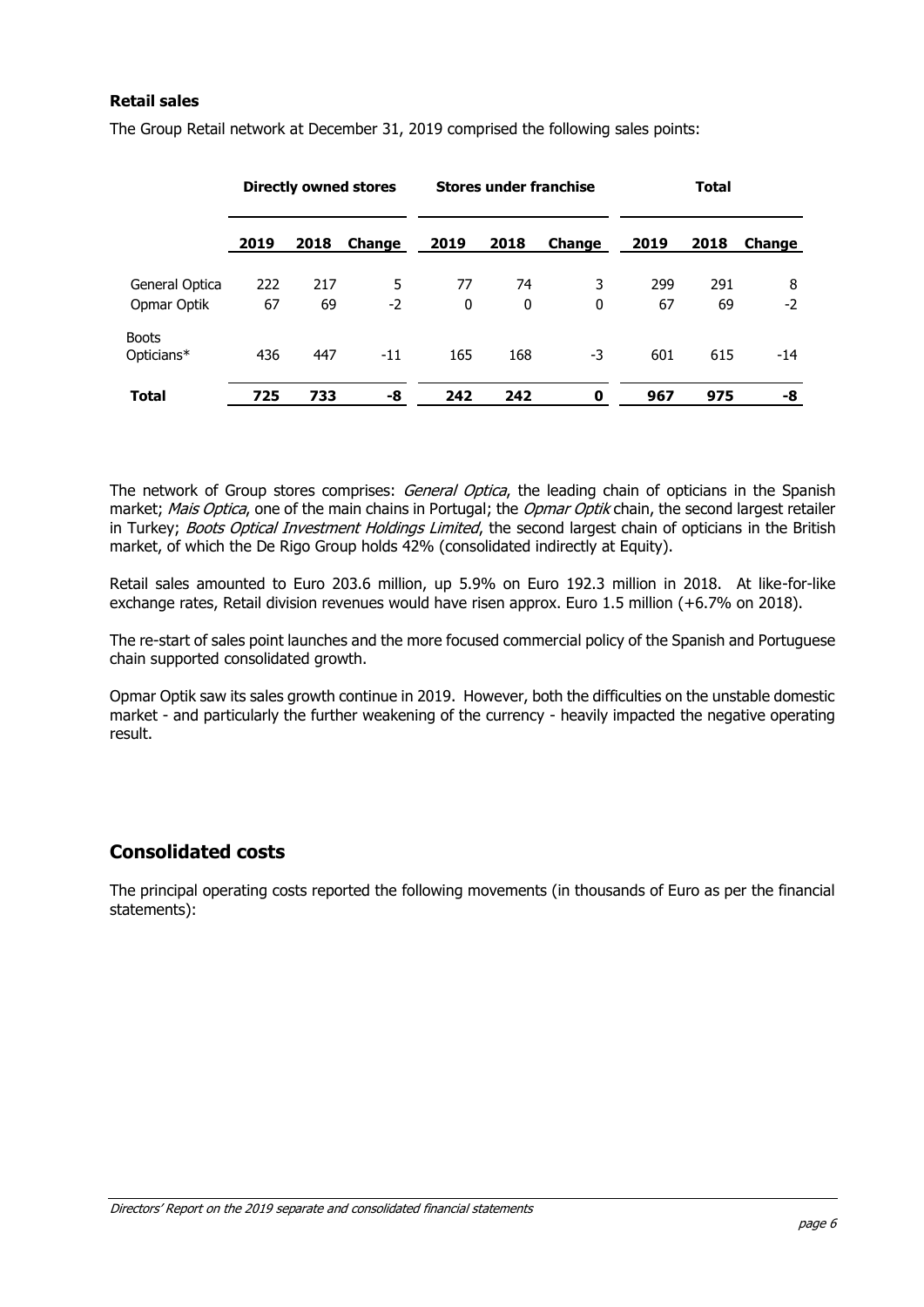| <b>Description</b>                                                                                                                                                                                    | 2019    | 2018    | $\frac{0}{0}$<br>Change |
|-------------------------------------------------------------------------------------------------------------------------------------------------------------------------------------------------------|---------|---------|-------------------------|
| Personnel costs                                                                                                                                                                                       | 129,532 | 123,895 | $4.6\%$                 |
| Raw materials, consumables and goods, adjusted by the change in<br>the inventories of raw materials, consumables and goods and of the<br>change in inventories of work in progress, semi-finished and |         |         |                         |
| finished goods.                                                                                                                                                                                       | 169,617 | 157,184 | 7.9%                    |
| Service costs                                                                                                                                                                                         | 98,033  | 95,430  | 2.7%                    |
| Rents, lease and similar                                                                                                                                                                              | 26,056  | 25,623  | 1.7%                    |
| Amortisation, depreciation and write-downs                                                                                                                                                            | 21,839  | 18,748  | 16.5%                   |
| Provisions for risks, other provisions and other operating charges                                                                                                                                    | 20,208  | 18,722  | 7.9%                    |
| TOTAL COSTS OF PRODUCTION ADJUSTED BY THE CHANGE<br><b>IN INVENTORIES</b>                                                                                                                             | 465,286 | 439,602 | 5.8%                    |

The movements in operating costs related to:

**Personnel costs**: +4.6%, principally from the increased Spanish retail chain costs following the new sales point openings, partially offset by the reduction in personnel costs at De Rigo Vision SpA.

**Raw material purchase costs and inventory changes:** +7.9%, the account increased compared to the previous year, mainly due to retail business growth.

**Service costs**: +2.7%, mainly due to increased independent sales network, royalties and transport costs.

**Rents, lease and similar**: +1.7%, principally following the increase in the cost for the rental of spaces following the rolling out of the sales point opening plan in Spain.

**Amortisation, depreciation & write-downs:** +16.5%, the increase mainly stemmed from the extraordinary write-down of receivables at De Rigo Vision SpA and at the Dubai branch, in addition to the increase in amortisation and depreciation of the Spanish retail chain following the new openings.

**Provisions for risks, other provisions and other operating charges:** +7.9%, the movement mainly concern the legal disputes of the overseas companies, partially offset by the slight decrease in the accrual to the UK pension provision.

During the year, the Group undertook the following transactions with related parties:

| <b>Description</b>                         | <b>Financial</b><br>receivables | <b>Trade</b><br>receivables | <b>Other</b><br>receivables | <b>Financial</b><br>payables | <b>Other</b><br>payables | <b>Revenues</b> | <b>Costs</b> | <b>Financial</b><br>income<br>(charges) |
|--------------------------------------------|---------------------------------|-----------------------------|-----------------------------|------------------------------|--------------------------|-----------------|--------------|-----------------------------------------|
| DE RIGO HOLDING SRL<br>DE RIGO IMMOBILIARE | 100                             |                             |                             |                              |                          |                 |              |                                         |
| <b>SRL</b>                                 |                                 | 10                          |                             |                              |                          |                 | 69           | $\overline{\phantom{a}}$                |
| SEWON I.T.C. CO. LTD.<br>AMSTERDAM         |                                 | 3,990                       |                             |                              | 194                      | 1,327           |              |                                         |
| PROPERTIES S.L.                            |                                 |                             |                             |                              |                          |                 | 214          |                                         |
| <b>BOOTS OPTICIANS*</b>                    |                                 | 580                         | 3,278                       |                              | 371                      | 4,572           | 188          |                                         |
| <b>TOTAL</b>                               | 100                             | 4,580                       | 3,278                       |                              | 565                      | 5,906           | 471          |                                         |

\* The chain Boots Opticians has in place an agreement with the company BBGR Ltd. for the supply and mounting of lenses and logistics management. Under this agreement, De Rigo Vision invoices the majority of orders received by the Boots Opticians chain to the company BBGR Ltd., which, once the requested service has<br>been provided, invoices in turn Boots Opticians. Therefore, in

with those of Boots Opticians.<br>\* The receivable of Euro 3,990 thousand from Sewon I.T.C. was fully written-down as a result of the dispute initiated against the company during the year.

Directors' Report on the 2019 separate and consolidated financial statements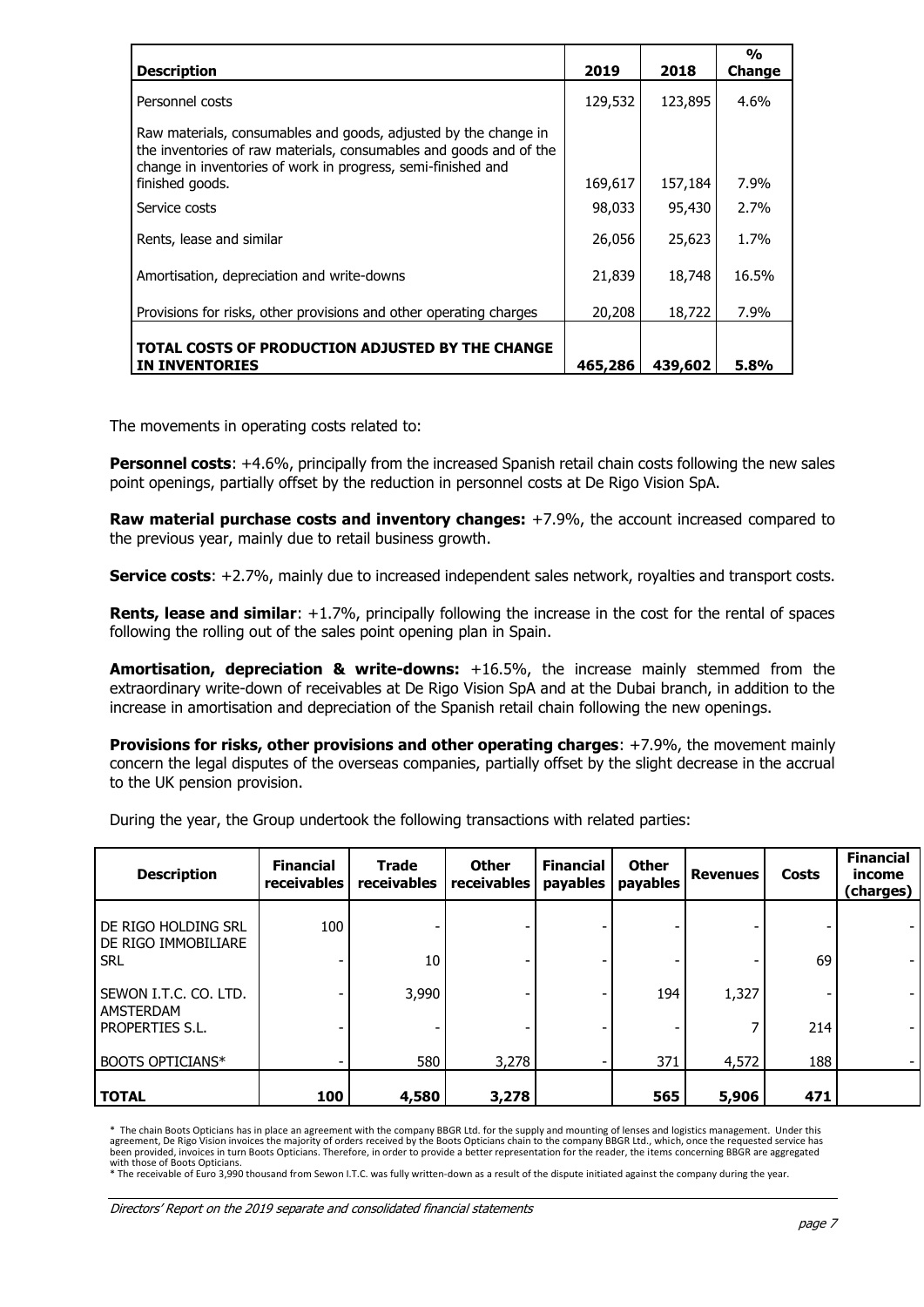Receivables of De Rigo Holding S.r.l. are of a financial nature and as a result of the loan granted by the parent company. Receivables and payables with other associates concern trade receivables.

The Group is involved in tax disputes in a number of countries. The most significant is in Italy, where the Tax Agency, following the execution of audits, issued separate tax assessments for income taxes and penalties relating to financial years 2008 to 2014 for a total of approx. Euro 8.6 million and mainly regarding transfer pricing (the calculation of inter-company transaction prices). The company, considering itself to have acted correctly and in full compliance with applicable regulations, presented an appeal against all of the tax assessments to the competent Tax Commission and also forwarded to the Ministry for Economy and Finance - respectively for each of the EU countries involved in which the Group operates through a branch and for tax periods from 2008 to 2014, subject to audit, separate applications for the initiation of a mutual agreement procedure as per Article 6 of Convention 90/436/EC against double taxation ("MAP").

In 2019, the Preliminary agreements and international disputes office of the Tax Agency communicated to the company that it has stipulated the following agreements with the competent tax authorities of France, the United Kingdom and Spain for the years 2008 to 2011 at no additional cost to the group.

In the initial months of 2020, the Tax Agency informed the company of the agreement with the competent UK tax authorities for the total cancellation of the disputes concerning the years 2012-2014 regarding the transactions of the company with its UK branch.

The company, in furtherance to its defence strategy regarding transfer pricing, also presented in the years 2017, 2018 and 2019 at the competent tax authorities' separate applications for a Preliminary Agreement Procedure ("PAP") on a bilateral basis, preliminarily for three of its European subsidiaries. Therefore, the company, also on the basis of the outcome of the recent agreements concluded by the Tax Agency with the various European tax authorities, considering its ability to defend its operations and having recharged to the income statement the payments made equal to a third of each challenge received for the initial three years declared (2008-2009-2010), considers the risks provision accrued at December 31, 2019 as appropriate to cover any liabilities which may arise with regards to the tax disputes.

The Group is also involved in a dispute with a minority shareholder, with judgment awaited at an overseas arbitration court. The Group considers the probability of incurring extraordinary costs following the issue of the arbitrators judgment as low. A financial statement provision against this dispute is therefore not considered necessary.

### **Non-recurring and financial management and consolidated investments**

Extraordinary and financial management reported net income of Euro 1.0 million, compared to charges of Euro 3.6 million in the previous year.

This improved result mainly follows the absence of losses on investments in subsidiaries and associates compared to the Euro 4 million loss in 2018, reduced financial charges of Euro 2.1 million and lower net exchange losses of Euro 0.7 million, partially offset by reduced gains on fixed asset sales of Euro 1.4 million.

The Group net financial position, in thousands of Euro, at year-end was as follows: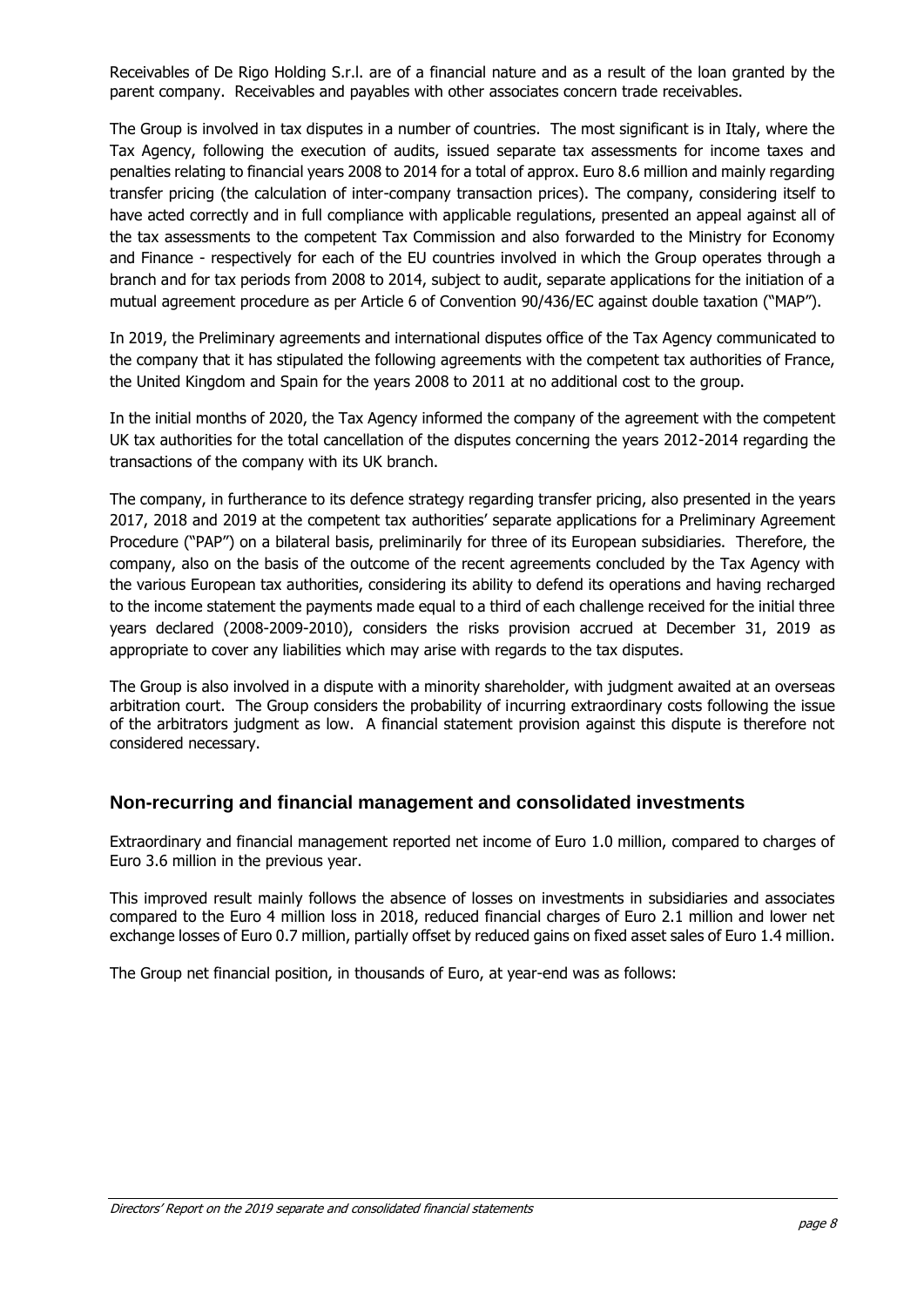|                                                           | 2019    | 2018      | Change |
|-----------------------------------------------------------|---------|-----------|--------|
| Bank deposits                                             | 54,299  | 43,526    | 10,773 |
| Cash in hand and similar                                  | 3,286   | 4,045     | (759)  |
| Cash and cash equivalents                                 | 57,585  | 47,571    | 10,014 |
|                                                           |         |           |        |
| Shareholder loan receivables (payables) (within one year) | 100     | (234)     | 334    |
| Bank payables (within one year)                           | (2,835) | (10,769)  | 7,934  |
| Receivables (payables) to other lenders (within one year) | (2)     | 488       | (490)  |
| Short-term financial receivables (payables)               | (2,737) | (10, 515) | 7,778  |
| Short-term net financial position                         | 54,848  | 37,056    | 17,792 |
|                                                           |         |           |        |
| Payables to other lenders (beyond one year)               | (280)   | (1,227)   | 947    |
| Net financial position - medium/long-term                 | (280)   | (1,227)   | 947    |
| <b>Net financial position</b>                             | 54,568  | 35,829    | 18,739 |

At the end of 2019, the Group reported a net cash position of Euro 54.6 million, compared to Euro 35.8 million in the previous year. Operating activities generated cash flows of Euro 39.3 million, compared to Euro 39.9 million in the previous year, while working capital management generated resources of Euro 10.5 million, against the release of Euro 3.8 million in the previous year. The Group invested Euro 11.3 million, compared to Euro 14.9 million in the previous year, particularly for new sales points in Spain and Group IT systems, in addition to the refurbishment of Group facility plant. In the same period, the Group made fixed asset disposals of Euro 0.7 million.

The balance sheet reclassified to net capital employed is reported below, in thousands of Euro: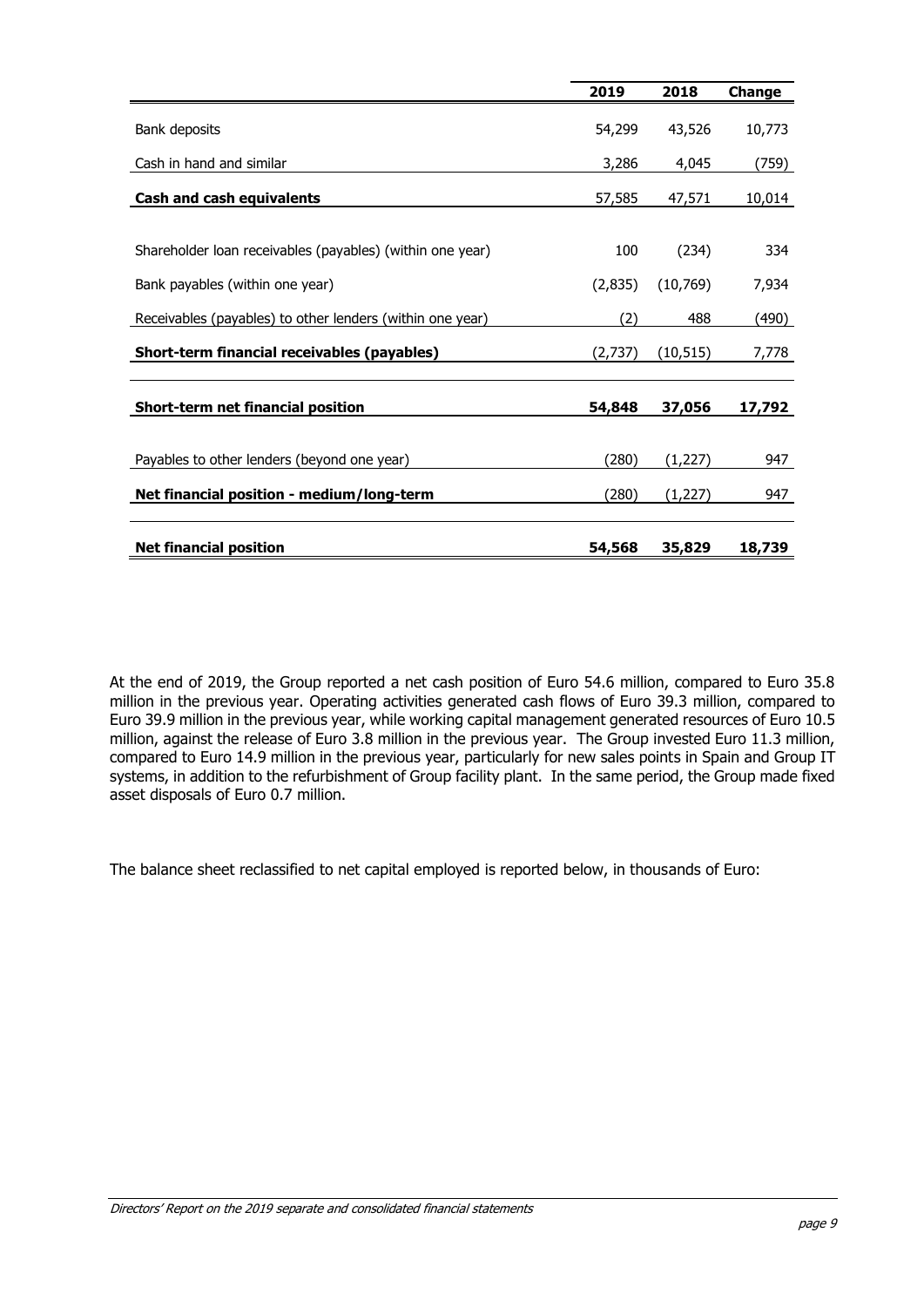|                                                            | 2019       | 2018       | Change    |
|------------------------------------------------------------|------------|------------|-----------|
| Trade receivables                                          | 68,423     | 77,136     | (8, 713)  |
| Other receivables                                          | 46,690     | 45,144     | 1,546     |
| Inventories                                                | 83,118     | 95,342     | (12, 224) |
| Current non-financial payables                             | (107, 310) | (106, 611) | (699)     |
| A) Working capital                                         | 90,921     | 111,011    | (20,090)  |
|                                                            |            |            |           |
| Net tangible and intangible assets                         | 80,030     | 86,019     | (5,989)   |
| Financial fixed assets                                     | 108        | 151        | (43)      |
| Investments                                                | 53,641     | 49,986     | 3,655     |
| Non-current provisions and non-financial payables          | (56, 877)  | (52, 314)  | (4, 563)  |
| <b>B) Net fixed capital</b>                                | 76,902     | 83,842     | (7,040)   |
| A+B= Net capital employed                                  | 167,823    | 194,853    | (27,030)  |
|                                                            |            |            |           |
| C) Net financial debt                                      | (54, 568)  | (35, 829)  | (18, 739) |
| Opening shareholders' equity                               | 233,081    | 242,298    | (9,217)   |
| Treasury shares                                            |            |            |           |
| Min. interest capital and reserves                         | 1,230      | 1,408      | (178)     |
| Net loss for the year                                      | (11, 822)  | (13, 025)  | 1,203     |
| D) Closing shareholders' equity                            | 222,489    | 230,681    | (8, 192)  |
| C+D = Total financial debt (cash) and shareholders' equity | 167,823    | 194,852    | (27, 029) |

Trade receivables decreased compared to the previous year as a result of the improved management of the collection cycle, with inventories also decreasing due to the accumulation in the previous year and the considerable obsolescence write-downs during the year.

The key earnings indicators are reported below (in millions of Euro):

#### **Debt coverage index**

The Group has a positive net financial position.

#### **Return on sales (ROS):**

|              | 2019                | 2018      |
|--------------|---------------------|-----------|
| EBIT         | 1.<br>- 1<br>$\sim$ | -<br>-ລ.ວ |
| Revenues     | 446.0               | 428.১     |
| <b>ROS %</b> | $-2.8%$             | $-1.3%$   |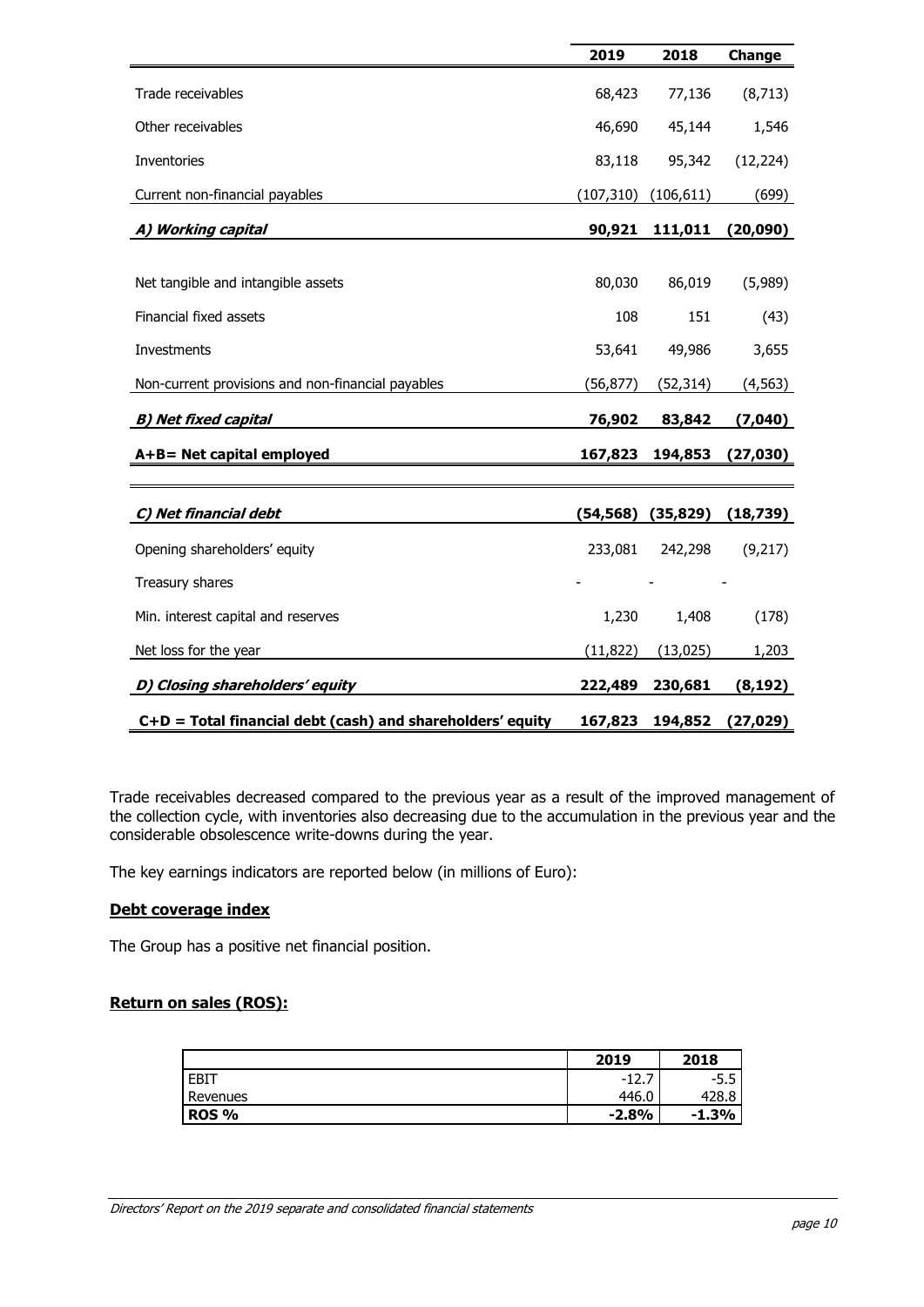#### **Return on investment (ROI):**

|                      | 2019         | 2018    |
|----------------------|--------------|---------|
| <b>EBIT</b>          | - 1 ລ<br>- 1 | $-5.5$  |
| Net capital employed | 167.8        | 194.8   |
| ROI %                | $-7.5%$      | $-2.8%$ |

#### **Return on equity (ROE):**

|              | 2019    | 2018    |
|--------------|---------|---------|
| Net result   | $-13.5$ | -9.6    |
| Net equity   | 221.3   | 229.3   |
| <b>ROE %</b> | $-6.1%$ | $-4.2%$ |

### **Consolidated tax charge**

The Group reported an effective average tax rate of -4.5%, compared to 48.2% in the previous year. This negative effective rate was due to the fact that the main Group companies reported tax losses. For further information, reference should be made to the Explanatory Notes.

### **Social, political and trade union developments**

The Group continued in 2019 to restructure a number of Group companies, both to make production more flexible and at particular managerial levels. These actions did not result in difficulties within the organisation.

#### **Personnel**

The average Group workforce at December 31, 2019 and 2018, broken down by category and in FTE, is reported below:

|                 | 2019  | 2018  | <b>Changes</b> |
|-----------------|-------|-------|----------------|
| Executives      | 49    | 48    |                |
| White-collar    | 2,427 | 2,369 | 58             |
| Workers         | 659   | 695   | (36)           |
| Other           | 138   | 139   |                |
| Total employees | 3,273 | 3,251 | 22             |

## **Other information**

In accordance with Article 2428, paragraph 2, we report the following:

## **Research and development**

The Group has always invested in aligning its production processes with the most advanced technological standards. The limited amount of technological developments on the market in recent times have restricted the need for significant industrial investment.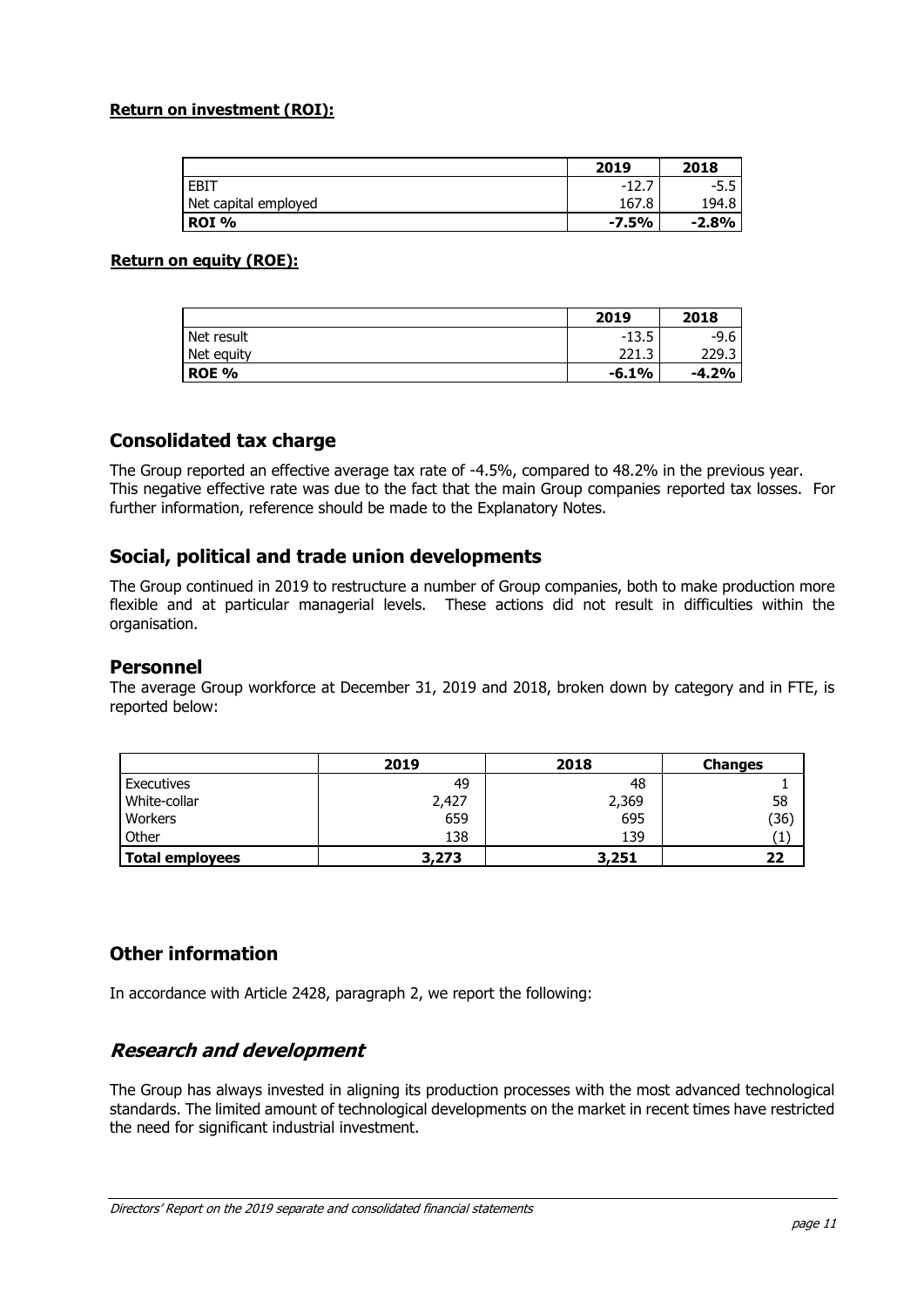IT investments are increasingly important for our Group. The replacement of IT systems was extended also to other Group companies, which currently largely operate through a centralised SAP system. The activities to improve the level of computerisation of the sales networks in the countries in which the Group operates directly continued also in 2019.

The intensive production research and development activities did not result in the capitalisation of costs, as mainly concerning individual product models, for which their utility is limited to the period of production of the model and is generally concentrated in a period of less than one year, or for the completion of plant and machinery for which these operations are outsourced and included in the acquisition cost of the asset.

## **Disclosure as per Article 2428, paragraph 2, point 6-bis of the Civil Code**

Pursuant to Article 2428, paragraph 2, point 6-bis of the Italian Civil Code, information relating to the use of financial instruments is detailed below as such information is relevant for a valuation of the company's equity and financial position.

Company management seek to hedge risks through the use of various types of existing beneficial financial instruments, to ensure that currency, interest rate and price risk are knowledgeably managed. Where risks may be covered through insurance, the Group undertakes the necessary policies. With regards to currency risks, the company usually hedges its currency surplus/deficit so as to minimise the economic effect.

In particular:

## **Credit Risk**

The credit risk deriving from normal Group operations with commercial counterparties is managed and controlled within the procedures for the allocation and monitoring of client credit standings. Credit management activities are coordinated through reporting and periodic meetings concerning all Group companies.

The amount and measurement criteria for the Doubtful debt provision at the reporting date are outlined in the Explanatory Notes.

At the reporting date, any significant concentrations of credit risk have been monitored, with appropriate write-down provisions established where necessary. The current pandemic emergency however has created a highly unpredictable economic environment, making financial statement measurements difficult. The Group has increased the monitoring of receivables in order to anticipate any insolvency situations which may arise as a result of the emergency.

At the date of the approval of the financial statements, and due to the impacts arising from the COVID-19 pandemic, the Group highlights the greater difficulty among its customers to comply with contractual payment terms. It may not be excluded that this situation leads to a higher Group customer insolvency rate than considered in the assessments made by management when allocating sufficient resources to offset delayed or even non-payment.

## **Liquidity and cash flow risk**

The majority of Group receivables are short-term. For some receivables for which late payment was considered as a potential insolvency indicator, the Group has already provisioned for the relative risk. At the reporting date, the Group does not have significant exposures which may compromise its liquidation capacity.

The following is also noted:

- debt instruments or other lines of credit to service liquidity requirements are in place;
- the Group holds financial assets for which a liquid market does not exist, but from which financial cash flows are expected (capital or interest) which will be available to satisfy liquidity needs;
- other sources of financing exist;
- there is no significant concentration of liquidity risk, either from financial assets or the sources of financing.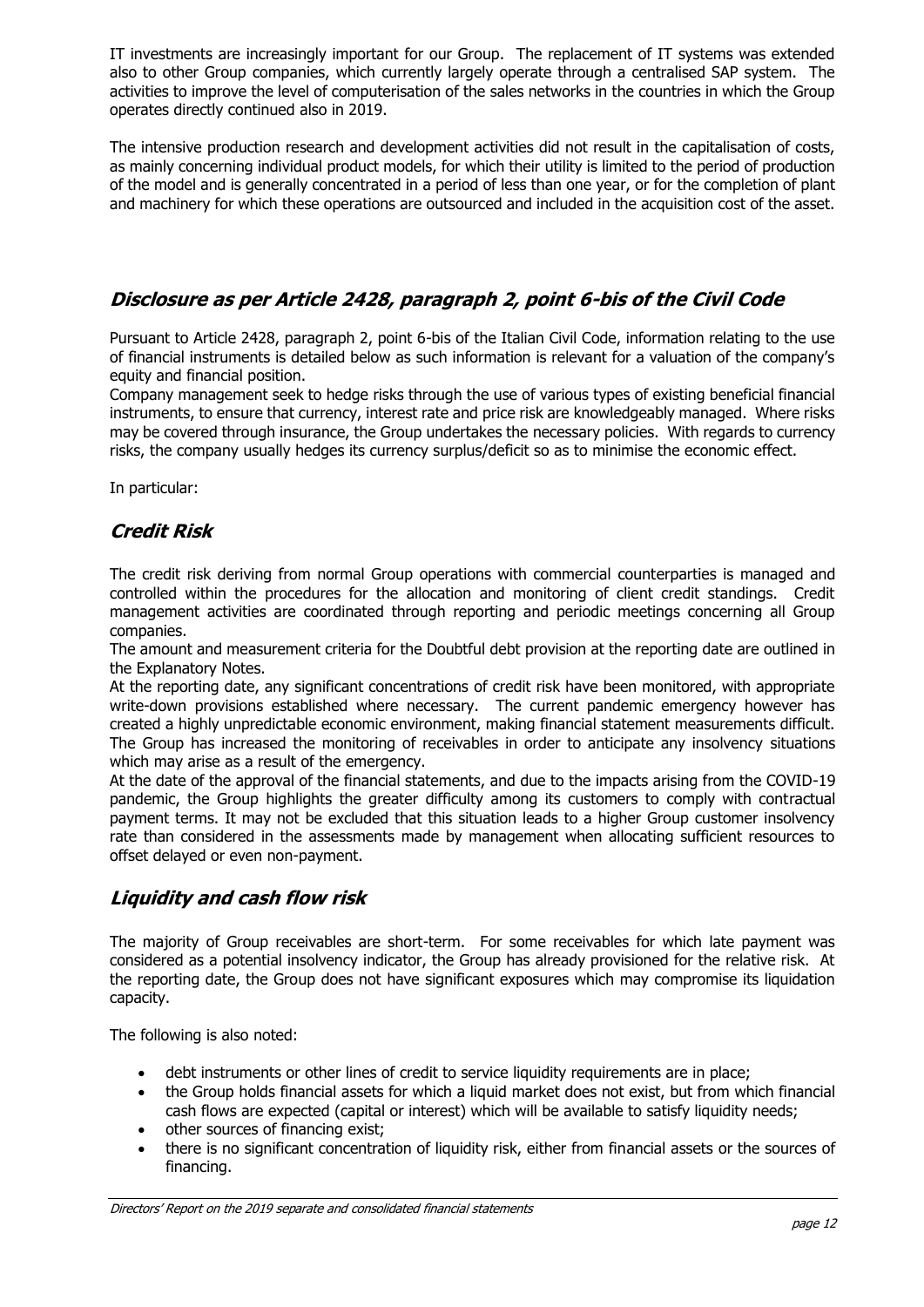Due to the ongoing impacts from the COVID-19 pandemic, it may not be excluded that the Group's operating liquidity is significantly impacted. Management has therefore taken steps to ensure that the credit lines granted by the banks to group companies are fully operational and usable. The government interventions introduced by the Liquidity Decree of April 2020 make it even easier to overcome any impasse that a liquidity crisis may cause for the group.

## **Market risk**

A sensitivity indication at the reporting date is provided below, highlighting the effects of possible changes on the income statement in relation to the significant risk variables for each of the following components:

- interest rate risk: the Group is exposed to interest rate risk from financial payables to credit institutions. As this debt is indexed to the Euribor rate, any change results in a positive or negative impact on the income statement. Management consider that the exposure to this risk is marginal in comparison to the amount of business generated.
- currency risk: the Group undertakes commercial transactions (purchase and sale of goods) in currencies other than the Euro (principally the US Dollar, GB Sterling, Brazilian Real, Turkish Lira, Chinese Renminbi and Japanese Yen). The currency hedging policy therefore seeks to minimise the differences generated between the budget exchange rate and that relating to commercial transactions for the purchase or sale of goods and services in foreign currencies (receipts or payments). The derivative instruments utilised by the company to hedge currency risk principally concern options and forward contracts.
- price risks: very few raw materials utilised by the company have historically reported significant price changes. These changes do not have significant impacts on the income statement.
- the commercial risk: the measures taken by all governments of countries impacted by the COVID-19 pandemic resulted in a substantial drop in commercial and tourism trade as a result of the rules taken to limit individual mobility and introduce social distancing and temporary isolation. The continuation of the impacts from these rules for a period of many months may have a significant impact on the consumption of the products distributed by our Group, as a result of a decreased need to purchase, with a consequent extension of the repurchase period, in addition to a drop in volumes from the difficulties in reaching sales points during the periods in which these rules are applied.

## **The environment**

The Group has always operated in compliance with environmental regulations, putting in place all actions necessary to align production standards with those required by the applicable regulations.

# **Subsequent events and outlook**

The initial months of 2020 featured the emergence and global spread of the COVID-19 pandemic. The outbreak of this virus, in addition to creating an unprecedented health crisis, resulted in a difficult to contain global economic crisis.

The Group has taken all possible and immediate mitigation measures (the use of the social security schemes funded by the governments of the countries in which the Group branches operate, cuts to all discretional spending and the prudent management of working capital), although the future impacts on the Group's financial statements are currently difficult to quantify.

With the worsening of the epidemic in China over the last few weeks of January, the Group needed to implement organisational measures to mitigate the impact of the closure of Chinese operations on the Group's supply chain. From February, the COVID-19 epidemic, which thereafter became a pandemic, emerged initially in Italy and subsequently across the world, with the complete shutdown of the market in which the Group operates.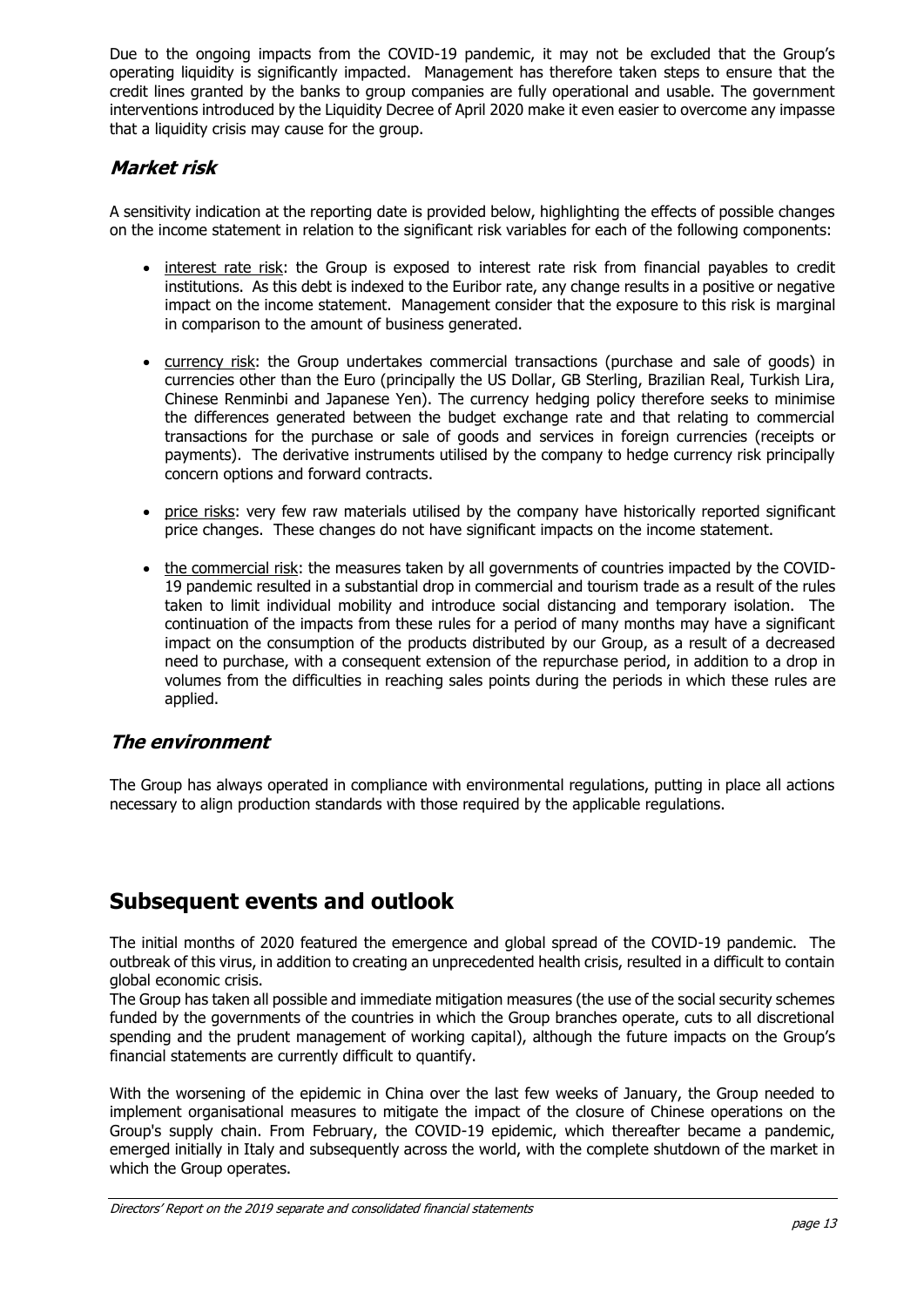The measures issued by the various governments, following the decree of the Italian Prime Minister ("DPCM") of March 9, included various restrictions on mobility, trade and the stoppage or slowing of production throughout Italy and Europe and in the United States, impacting the economy in terms of a slowdown in demand, supply and industrial production, in addition to a shutdown of national and global markets. Furthermore, as the epidemic is still ongoing in Europe, the Americas and other parts of the world, the high level of uncertainty due to the still unpredictable outcome of this disease makes it particularly difficult to estimate its effects in economic and financial terms. The present forecast of the economic impact of the pandemic is for a global drop in output of between 3% and 5%, with significant declines on the main Group markets, which may see drops of between 7% and 10% on an annual basis.

The Group's activities, which in many countries are listed among required services, have always remained partially operative in terms of deliveries, the receipt of orders, production and the functions strictly connected with limited operational oversight.

In 2020, it is therefore reasonable to expect a decline - although one which is difficult to quantify - in revenues and an EBIT loss, despite the actions taken by the company.

In addition, the Group, with a strong balance sheet and financial position, has sufficient levels of liquidity to ensure flexibility where the economic situation worsens over the coming months and even over the coming 12 months, supported also by significant credit lines.

Despite the uncertainties outlined above, it is considered appropriate to apply the going concern principle in preparing the financial statements at December 31, 2019, as a reasonable expectation exists that the Group has sufficient financial resources to continue operations over the foreseeable future, as defined by the company's applicable accounting standards.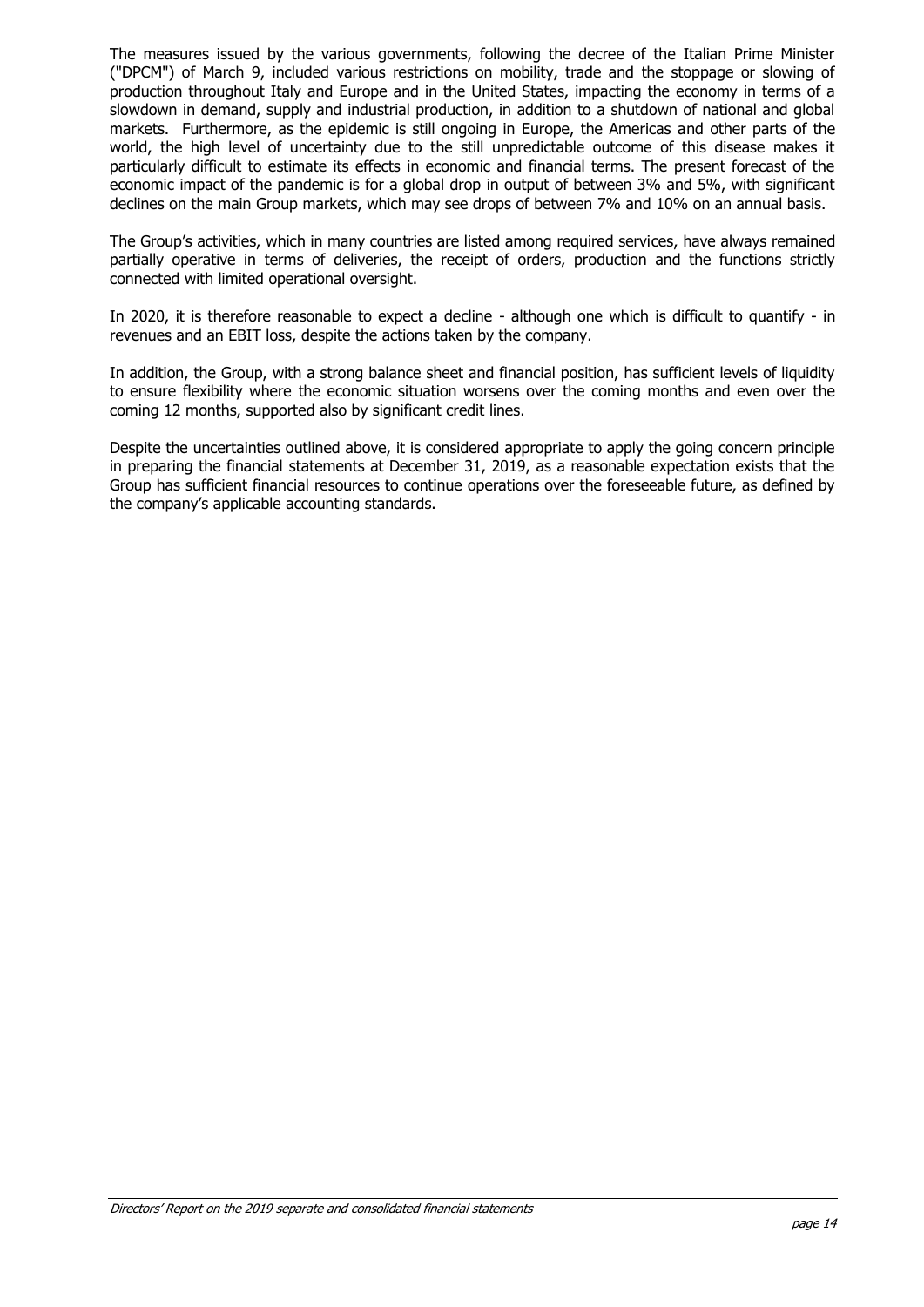# **Parent company De Rigo S.p.A. overview**

## **Parent Company Income Statement**

Parent company revenues of Euro 6.5 million decreased on the previous year, mainly due to the reduction in royalties. EBIT amounted to Euro 4.6 million, compared to Euro 5 million in the previous year.

A net profit of Euro 11.8 million was reported, compared to break-even in 2018, mainly due to the collection of dividends totalling Euro 12 million from the Spanish retail chain.

The income statement reports the key operating figures of the parent company De Rigo S.p.A. (in thousands of Euro), reclassified for an improved understanding of operating events:

|                                      | 2019   | 2018  | % Change  |
|--------------------------------------|--------|-------|-----------|
| <b>NET SALES REVENUES</b>            | 6,459  | 7,072 | $-8.7%$   |
| Sold product cost                    | 287    | 287   | $0.0\%$   |
| <b>GROSS PROFIT</b>                  | 6,172  | 6,785 | $-9.0%$   |
| Advertising & promotion costs        | 109    | 241   | $-54.7%$  |
| Sales costs                          | 13     | 13    | $-1.8%$   |
| General & administrative costs       | 1,429  | 1,504 | $-5.0\%$  |
| OPERATING COSTS                      | 1,551  | 1,758 | $-11.8%$  |
| <b>EBIT</b>                          | 4,621  | 5,027 | $-8.1%$   |
| Interest income                      | 78     | 55    | 42.5%     |
| Interest charges                     |        |       | 0.0%      |
| Other non-operating income (charges) | 8,258  | 4,092 | $-301.8%$ |
| OTHER REVENUES (COSTS)               | 8,336  | 4,037 | $-306.5%$ |
| <b>PROFIT BEFORE TAXES</b>           | 12,957 | 990   | 1208.8%   |
| <b>INCOME TAXES</b>                  | 1,131  | 964   | 17.3%     |
| <b>NET PROFIT</b>                    | 11,826 | 26    | 45383.5%  |

## **Costs of the Parent Company**

The principal operating costs reported the following movements (in thousands of Euro as per the financial statements):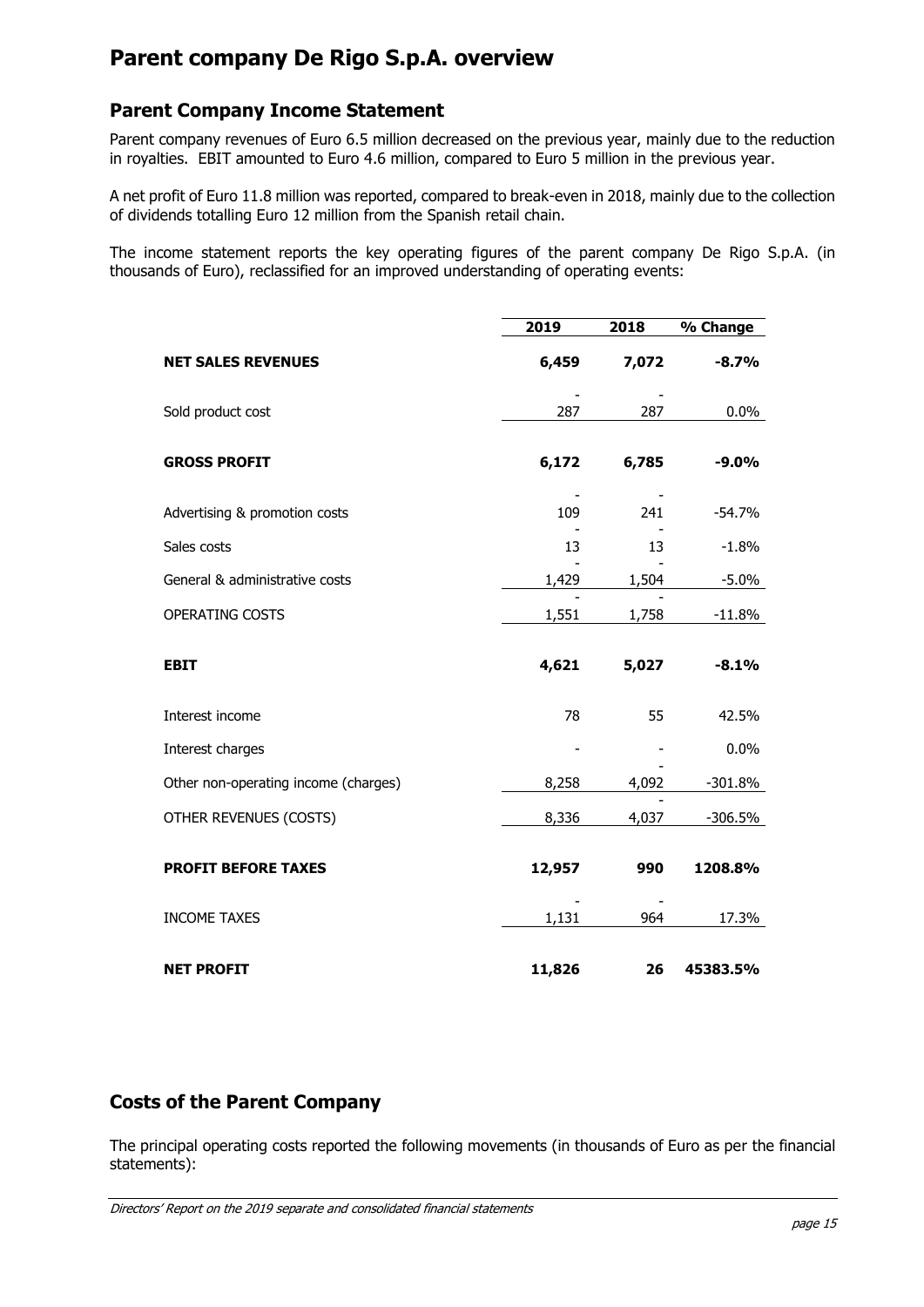| <b>Description</b>                                                                                                                                                                                                    | 2019     | 2018          | $\frac{0}{0}$<br>Change |
|-----------------------------------------------------------------------------------------------------------------------------------------------------------------------------------------------------------------------|----------|---------------|-------------------------|
| Personnel costs                                                                                                                                                                                                       | $\Omega$ | <sup>0</sup>  | $0.00\%$                |
| Raw materials, consumables and goods, adjusted by the change in the<br>inventories of raw materials, consumables and goods and of the change in<br>inventories of work in progress, semi-finished and finished goods. |          | $\mathcal{P}$ | $0\%$                   |
| Service costs                                                                                                                                                                                                         | 1,281    | 1,424         | $-10.0\%$               |
| Rents, lease and similar                                                                                                                                                                                              |          |               | $0.0\%$                 |
| Amortisation, depreciation and write-downs                                                                                                                                                                            | 410      | 525           | $-22.0%$                |
| Provisions for risks, other provisions and other operating charges                                                                                                                                                    | 204      | 122           | 67.2%                   |
| TOTAL COSTS OF PRODUCTION ADJUSTED BY THE CHANGE IN<br><b>INVENTORIES</b>                                                                                                                                             | 1,897    | 2,073         | $-8.5\%$                |

Service costs decreased 10% on the previous year, mainly due to the reduced marketing contributions granted to customers. The other accounts were substantially in line with the previous year.

During the year, the company undertook the following transactions with related parties:

| <b>Description</b>                                                | <b>Financial</b><br><b>receivables</b> | <b>Trade</b><br><b>receivables</b> | <b>Other</b><br>receivables | <b>Financial</b><br><b>liabilities</b> | <b>Other</b><br>payables | <b>Revenues</b> | <b>Costs</b> |
|-------------------------------------------------------------------|----------------------------------------|------------------------------------|-----------------------------|----------------------------------------|--------------------------|-----------------|--------------|
| DE RIGO VISION S.p.A.<br>I GENERAL OPTICA<br>I INTERNACIONAL S.A. | 65,569                                 | 512                                |                             | (599)                                  | (275)                    | 3,245           | (275)        |
| l Total                                                           | 65,569                                 | 519                                |                             | (599)                                  | (275)                    | 3,252           | (275)        |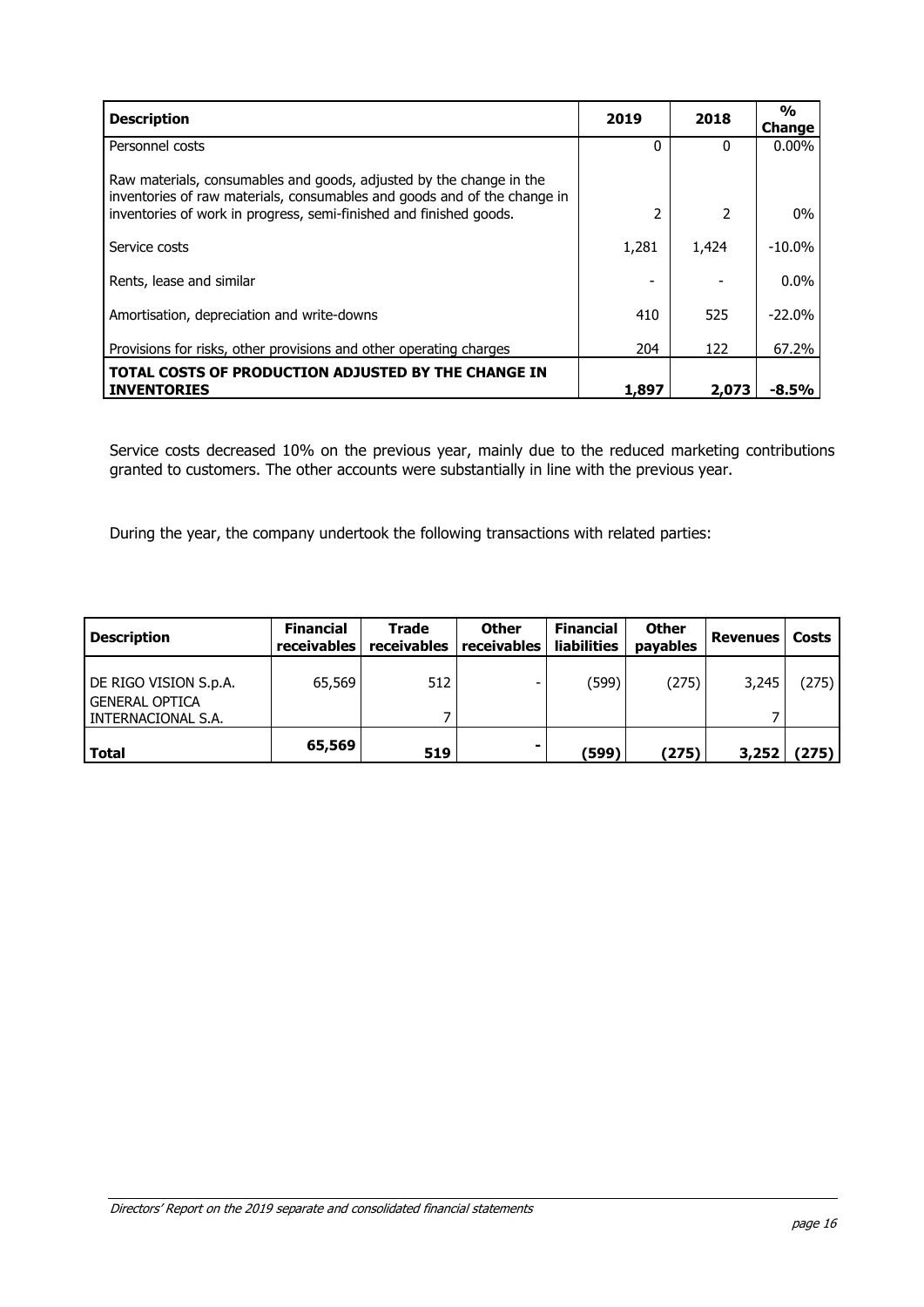### **Financial management and investments of the parent company De Rigo S.p.A**

Net financial charges of Euro 78 thousand increased on the previous year.

The extraordinary components in 2019 include the dividends received from the Spanish retail chain for Euro 12.9 million, partially offset by the accrual made for the restoration of the share capital of the Turkish subsidiary De Rigo Ve Sesa Group Gozluk, for an amount of Euro 5.2 million (Euro 5.7 million in 2018).

At December 31, 2019, De Rigo S.p.A. reported a net cash position of Euro 65.3 million, increasing on Euro 49.6 million at December 31, 2018.

|                                               | 2019   | 2018                     | Change |
|-----------------------------------------------|--------|--------------------------|--------|
| Bank deposits                                 | 35     | 70                       | (35)   |
| Cash in hand and similar                      | 1      | 0                        | 0      |
| Treasury shares                               |        | $\overline{\phantom{a}}$ |        |
| <b>Cash and cash equivalents</b>              | 36     | 70                       | (34)   |
|                                               |        |                          |        |
| Bonds and convertible bonds (within one year) |        |                          |        |
| Shareholder loans (within one year)           |        |                          |        |
| Bank payables (within one year)               |        |                          |        |
| Payables to subsidiaries (within 12 months)   | (275)  | (277)                    | 2      |
| Advances on foreign payments                  |        |                          |        |
| Short-term portion of loans                   |        |                          |        |
| Loans to subsidiaries                         | 65,555 | 49,842                   | 15,713 |
| Short-term financial receivables (payables)   | 65,280 | 49,565                   | 15,715 |
| <b>Short-term net financial position</b>      | 65,315 | 49,635                   | 15,680 |
| Bonds and convertible bonds (beyond one year) |        |                          |        |
| Shareholder loans (beyond one year)           |        |                          |        |
| Bank payables (beyond one year)               |        |                          |        |
| Other lenders (beyond one year)               |        |                          |        |
| Advances on foreign payments                  |        |                          |        |
| Long-term portion of loans                    |        |                          |        |
| Financial receivables                         |        |                          |        |
| Net financial position - medium/long-term     |        |                          |        |
| <b>Net financial position</b>                 | 65,315 | 49,635                   | 15,680 |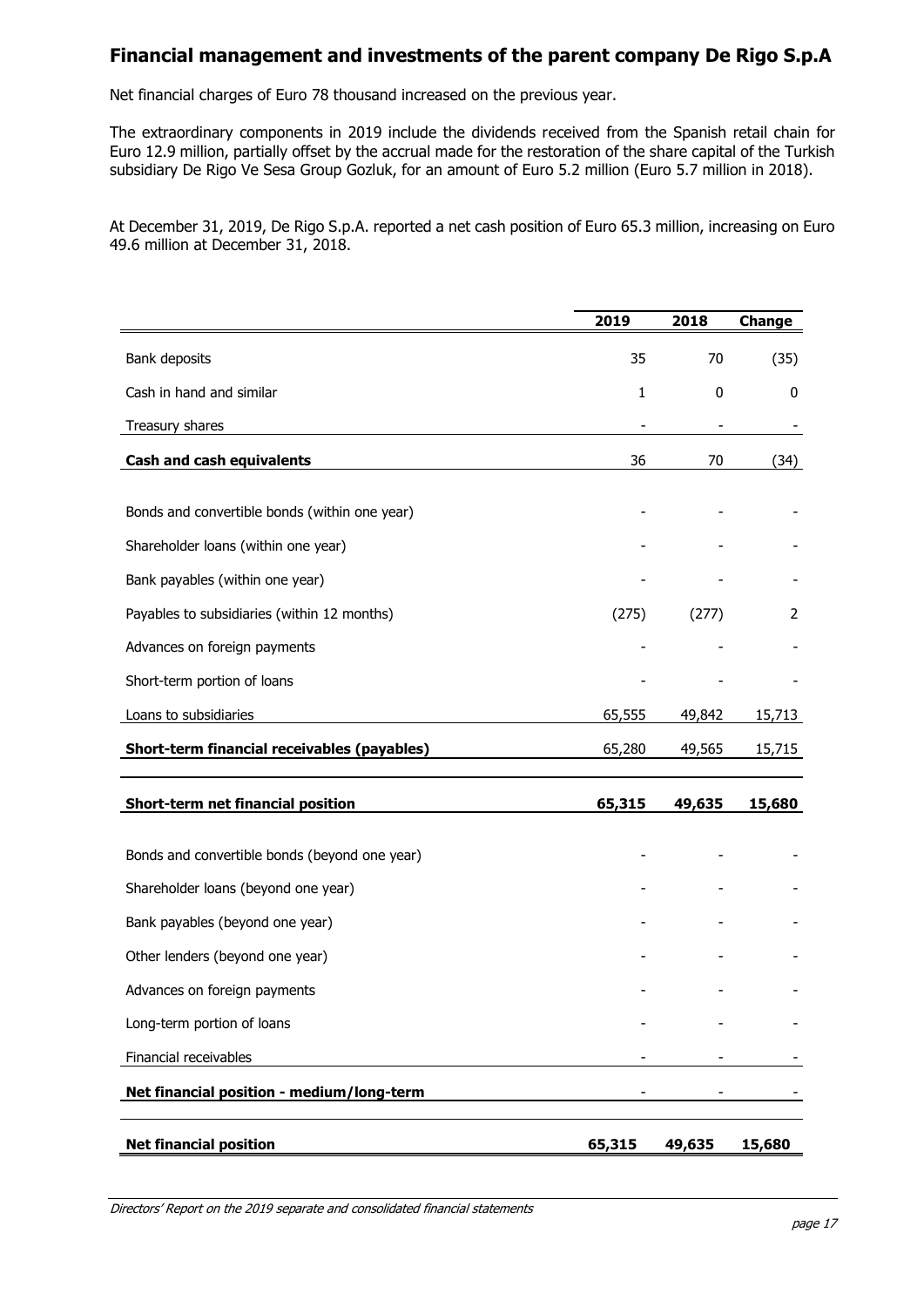|                                                            | 2019      | 2018      | Change   |
|------------------------------------------------------------|-----------|-----------|----------|
| Trade receivables                                          | 1,548     | 1,835     | (287)    |
| Other receivables                                          | 1,567     | 1,897     | (330)    |
| Inventories                                                |           |           |          |
| Current non-financial payables                             | (1,025)   | (1, 259)  | 234      |
| A) Working capital                                         | 2,091     | 2,473     | (382)    |
| Net tangible and intangible assets                         | 3,705     | 4,378     | (673)    |
| Financial assets                                           | 0         | (0)       | 1        |
| Equity investments                                         | 206,618   | 206,618   |          |
| Non-current provisions and non-financial payables          | (19, 495) | (16, 695) | (2,800)  |
| <b>B) Net fixed capital</b>                                | 190,828   | 194,301   | (3, 473) |
| A+B= Net capital employed                                  | 192,919   | 196,774   | (3,855)  |
|                                                            |           |           |          |
| C) Net financial debt                                      | (65, 315) | (49, 635) | (15,680) |
| Opening shareholders' equity                               | 246,409   | 246,383   | 26       |
| Treasury shares                                            |           |           |          |
| Min. interest capital and reserves                         |           |           |          |
| Net profit for the year                                    | 11,826    | 26        | 11,800   |
| D) Closing shareholders' equity                            | 258,234   | 246,409   | 11,825   |
| C+D = Total financial debt (cash) and shareholders' equity | 192,919   | 196,774   | (3,855)  |

The balance sheet reclassified to net capital employed is reported below, in thousands of Euro:

For further information, reference should be made to the Explanatory Notes.

The key earnings indicators are reported below (in millions of Euro):

#### **Debt coverage index**

The company has a positive net financial position.

### **Return on sales (ROS)**

|              | 2019     | 2018     |
|--------------|----------|----------|
| <b>EBIT</b>  | 4.6      | -<br>J.U |
| Revenues     | -<br>6.5 | .        |
| <b>ROS %</b> | 71.5%    | 71.1%    |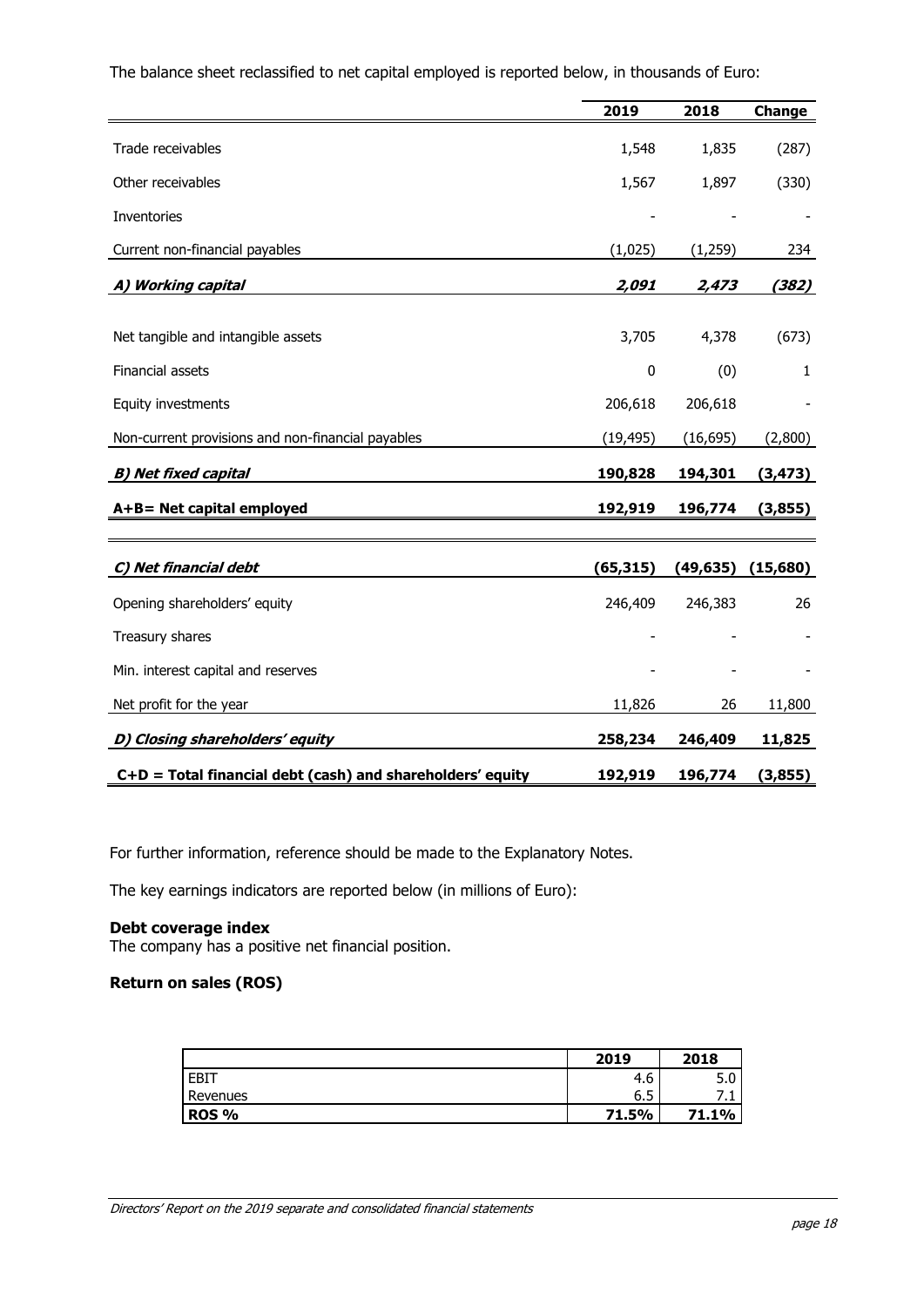|                      | 2019  | 2018  |
|----------------------|-------|-------|
| <b>EBIT</b>          | 4.6   | 5.0   |
| Net capital employed | 192.9 | 196.8 |
| ROI %                | 2.4%  | 2.5%  |

#### **Return on equity (ROE):**

|              | 2019  | 2018    |
|--------------|-------|---------|
| Net result   | 11.8  | 0.0     |
| Net equity   | 258.2 | 246.4   |
| <b>ROE %</b> | 4.6%  | $0.0\%$ |

#### **Parent Company tax charge**

The company reported an average effective tax rate of 8.7%, compared to 97.4% in the previous year, mainly due to the positive impact on the net result of the dividend received from the Spanish subsidiary General Optica S.a., only subject to a minimal level of domestic taxes.

#### **Human resources**

The company did not have any employees in the years 2019 and 2018.

# **Processing of personal data**

The company, supported by outside consultants, substantially completed the project for alignment with the new European General Data Protection Regulation ("GDPR" – Regulation 2016/679), entering into force from May 26, 2018.

# **Further information**

No atypical or unusual transactions were undertaken with related parties. With regards to any investments held by directors, statutory auditors or general managers, reference should be made to the Explanatory Notes.

The information provided sets out a true, balanced and exhaustive analysis of the company's position, performance and operating results, overall and among the various sectors in which it operates, also through subsidiaries.